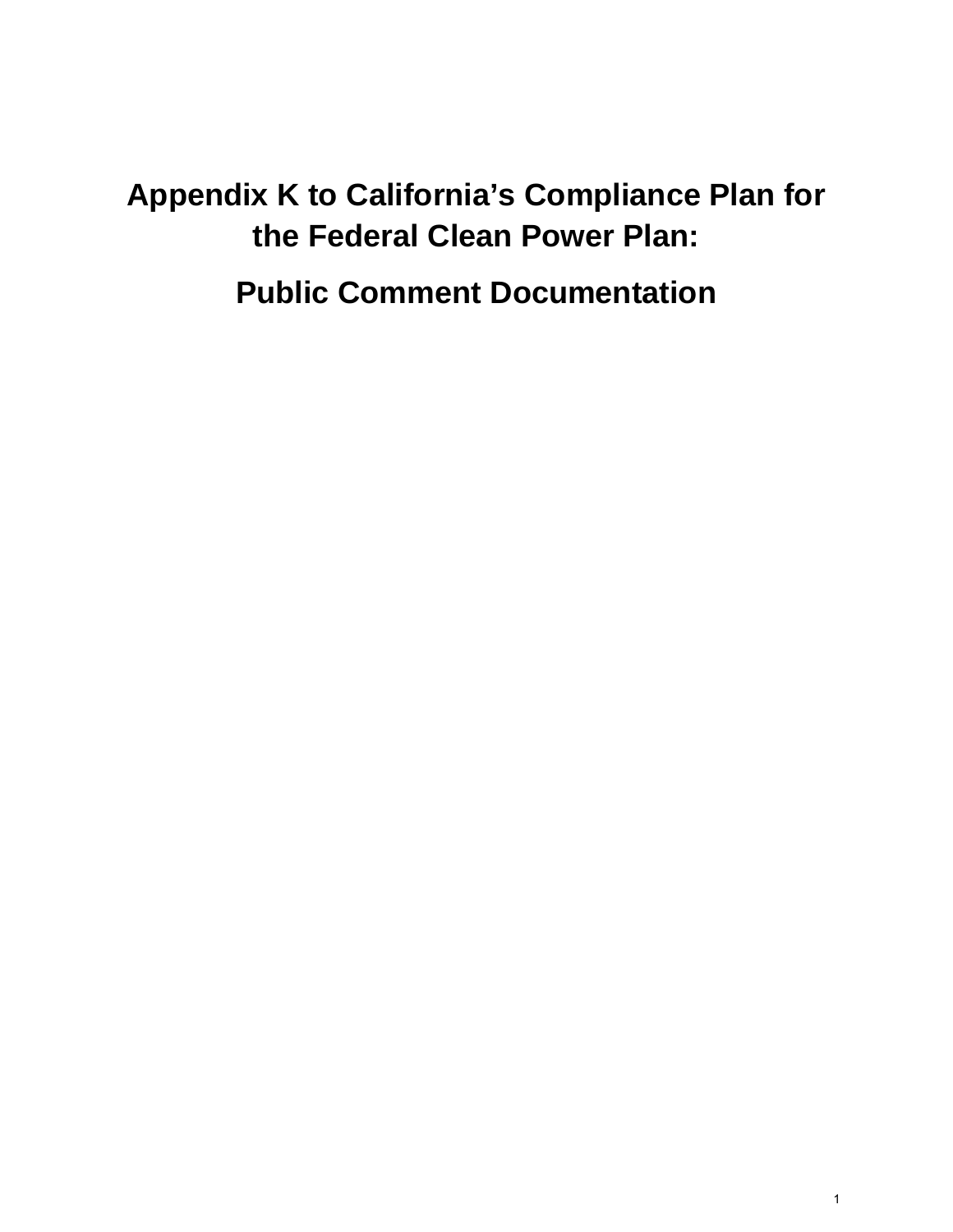Pursuant to 40 C.F.R. § 60.23(d) and (f) and to 40 C.F.R. § 60.5745(a)(12), ARB is required to provide a certification that a hearing was held as required, provide a list of witnesses and organizational affiliations, and a brief written summary of each presentation or written submission. These summaries are provided below for all comments received during the formal comment period and at the Board's hearing of September 22, 2016.

The full versions of the comments may be found on ARB's CPP Compliance Page, and meeting transcripts are available as well.

#### **Comments Received into the Record from August 5, 2016 to September 19, 2016** Comment 1 – Environmental Justice Advisory Committee:

(Martha Dina Argüello - Physicians for Social Responsibility, Colin Bailey - The Environmental Justice Coalition for Water, Gisele Fong - End Oil, Tom Frantz - Association of Irritated Residents, Sekita Grant - The Greenlining Institute, Kevin Hamilton - Central California Asthma Collaborative, Rey León - Valley LEAP, Luis Olmedo - Comite Civico Del Valle, Kemba Shakur - Urban Releaf, Mari Rose Taruc \* - Asian Pacific Environmental Network, Eleanor Torres - The Incredible Edible Community Garden, Monica Wilson - Global Alliance for Incinerator Alternatives, \* Note: EJAC Leadership Team Member Katie Valenzuela Garcia from Oak Park Neighborhood Association in Sacramento served on the Committee)

*Note: This commenter submitted a broad slate of recommendations to several ARB dockets. This summary addresses only comments regarding the CPP.* Comments:

- 1) Do not use Cap-and-Trade (or carbon trading, offsets) for the Clean Power Plan.
- 2) The Clean Power Plan must ensure power is generated from sustainable, renewable sources.

#### **Comment 2 - Alcantar & Kahl LLP - Energy Producers and Users Coalition** Comment:

1) The proposed amendments should be modified to provide for an annual assessment of whether a CHP resource meets the criteria for exemption.

# **Comment 3: Jennifer Keifer - Alliance for Industrial Efficiency**

Comments:

- 1) We want to alert you to a new report that we just released on the potential role of industrial energy efficiency (including combined heat and power) as a compliance option.
- 2) We are pleased to see that industrial efficiency is recognized in the state's draft compliance plan and we urge you to make the industrial sector a cornerstone of the State's long-term climate strategy.

# **Comment 4: Andrew Ulmer - California Independent System Operator Corp.**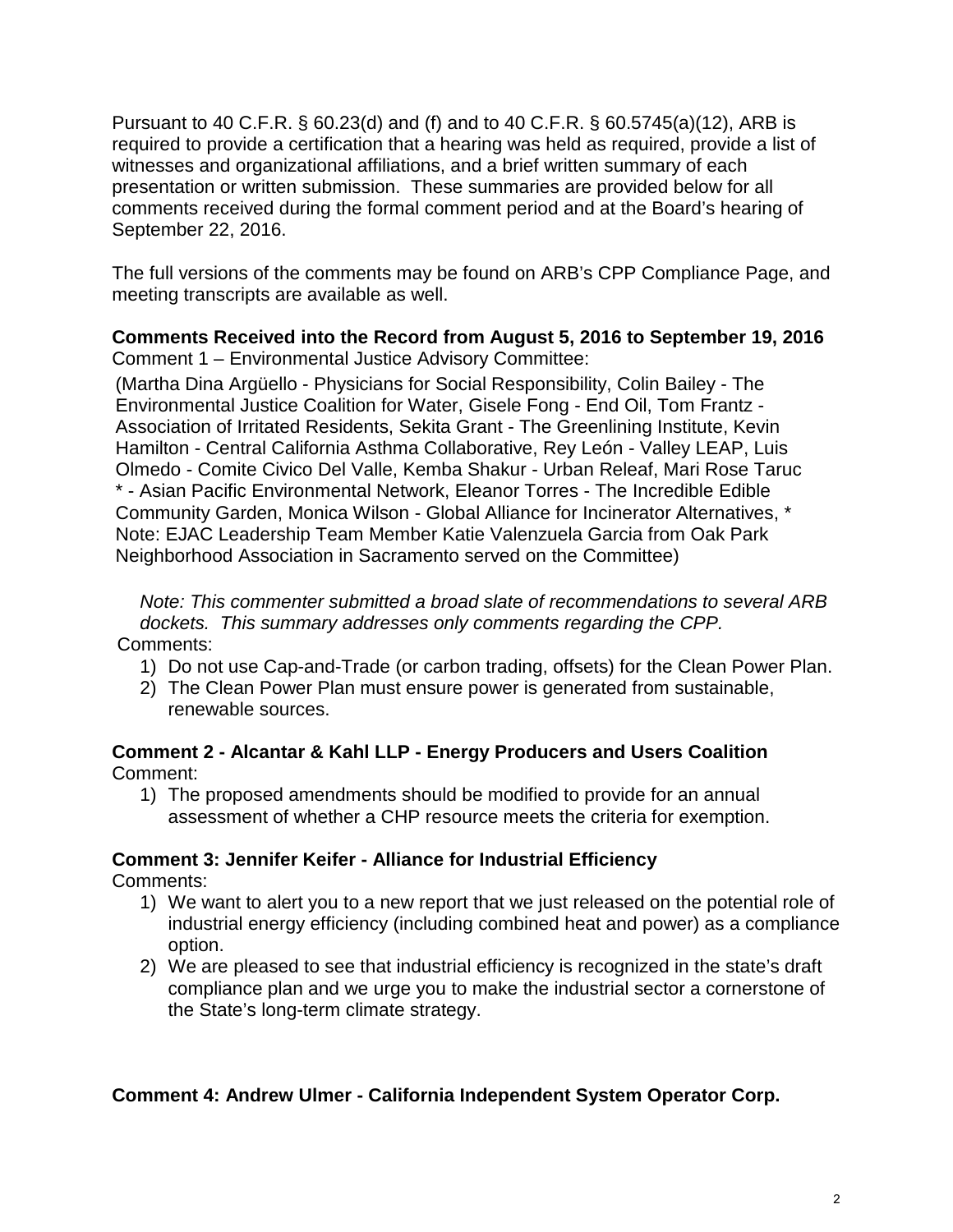Comments:

- 1) ARB's proposal accurately captures the cooperative relationship we have with ARB and other state agencies in connection with infrastructure planning to ensure electric grid reliability.
- 2) ISO believes the state measures identified in ARB's proposed plan will allow California to achieve mission reduction targets specified in the Clean Power Plan and likely beyond those goals.

**Comment 5: Jennifer Keifer - Alliance for Industrial Efficiency** – With attachments. (*This is a duplicate of Comment 3 with relevant studies; please see summary of comment 3*)

#### **Comment 6 - Jerry Schwartz - American Forest & Paper Association and American Wood Council**

Comments:

- 1) CPP Compliance Plan should seek to develop the least-costly approach to ratepayers possible to minimize the costs of reaching the CO2 reduction goals.
- 2) AF&PA and AWC support the approach that specified biomass-derived fuels are excluded from compliance obligations, although they are included for reporting purposes.

# **Comment 7: Kevin P. Bundy - Center for Biological Diversity**

Comments:

- 1) CPP Compliance Plan fails to satisfy CPP requirements for biomass energy generation.
- 2) CPP Compliance Plan lacks a sound basis for its assumptions regarding future carbon prices used in compliance modeling.
- 3) CPP Compliance Plan rests entirely on continuation of existing cap-and-trade regulations that may lack a sound statutory basis.

# **Comment 8: Barbara McBride – Calpine Corporation**

Comments:

- 1) Transfer of unsold state allowances to the allowance price containment reserve should help limit prolonged undersubscription and drive participation in near future auctions.
- 2) ARB should carefully consider its proposal to collapse the APCR Tiers into a single tier.
- 3) The Proposed CPP Compliance Plan is legally adequate.
- 4) Technical amendments will improve clarity and maintain program.

# **Comment 9: Mark Krausse - Pacific Gas and Electric Company**

Comments:

1) CPP Compliance Plan is strong, but could be improved by being made trading ready.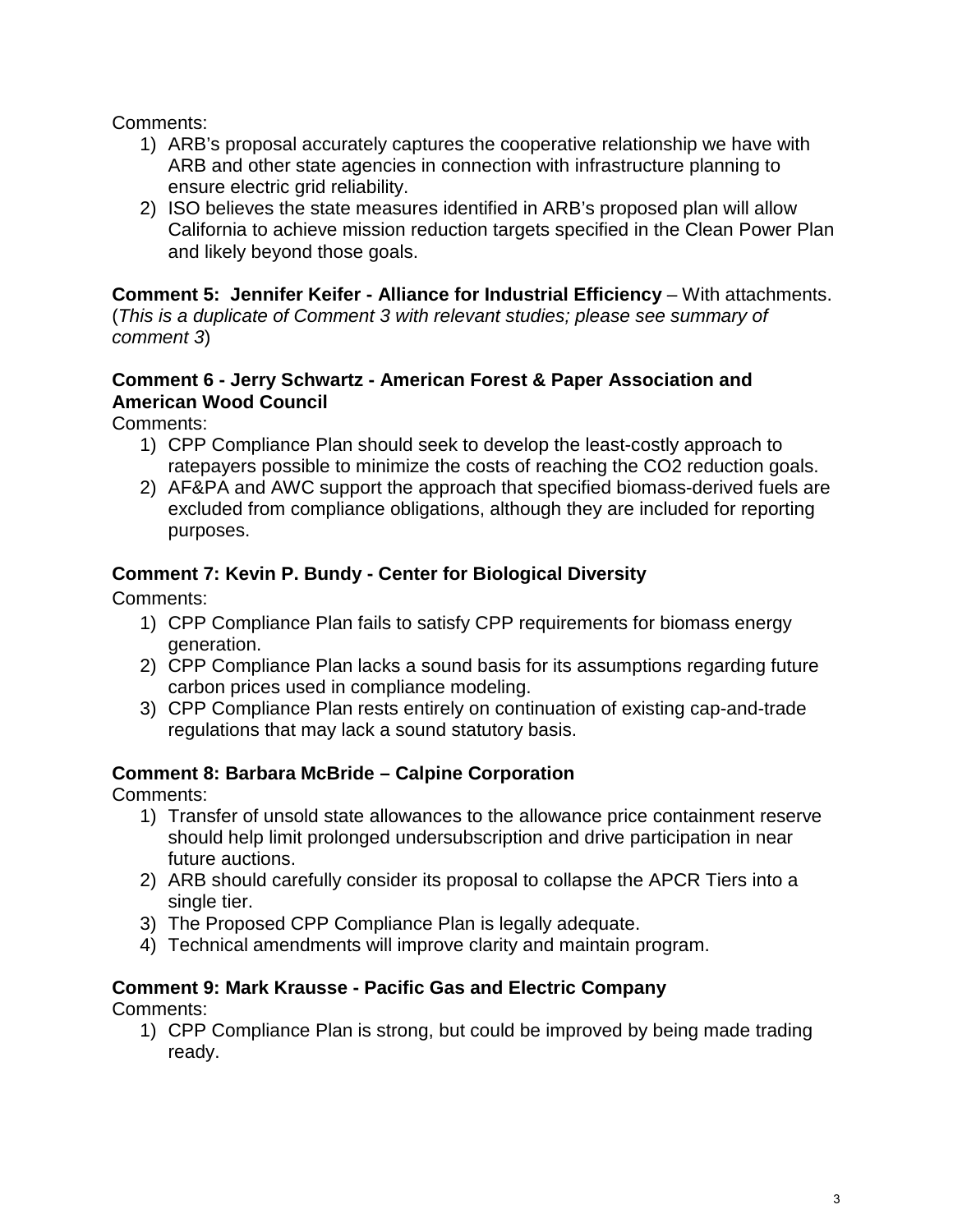- 2) To provide additional flexibility to affected EGUs in complying with a backstop program, affected EGUs should be allowed to purchase CPP compliance instruments from other mass-based states.
- 3) ARB should consider alternative allowance allocation approaches for the backstop program that would use any value associated with backstop allowances for ratepayer, rather than EGU-owner, benefit.
- 4) If additional analysis is conducted in the future:
	- a. Modeling should use auction reserve prices for California in all years for both stress and reference case.
	- b. The modeling should use lower GHG prices outside of California that are tied to possible CPP compliance programs rather than California's (higher) auction reserve price.
	- c. The agencies should extend the modeling horizon to 2030, or supplement the PLEXOS analysis with other existing state agency modeling (such as E3 Pathways) that extends through 2030.

# **Comment 10: Danny Cullenward JD, Ph. D. - Near Zero/Carnegie Institution for Science; Michael Wara JD, Ph. D., Stanford Law School**

Comments:

- 1) We strongly support California's goal of reducing greenhouse gas emissions in line with applicable statutory targets and executive orders, and believe that market-based climate policies, such as cap-and-trade, will be critical to achieving the deeper emission reductions required after 2020.
- 2) CARB should explain its statutory authority under AB 32, as amended, to extend the cap-and-trade program beyond 2020.
- 3) CARB should explain why extension of the cap-and-trade under SB32 does not trigger the provisions of Proposition 26.
- 4) CARB has not identified a firm basis in state law for pursuing a state measures approach to CPP compliance.
- 5) Unless CARB can articulate a clear and compelling legal basis for extending capand-trade beyond 2020, it should withdraw or suspend the proposed regulation and urge the Legislature to act.

# **Comment 11: Clare Breidenich - Western Power Trading Forum**

Comments:

- 1) CPP Compliance Plan should include a Statement of Intention to be tradingready.
- 2) CPP Compliance Plan should strike "These requirements only apply if California's plan is linked to other state and federal CPP plans, which is not being proposed at this time and include CITSS has the functionality to address such linkages if this becomes necessary in the future; " and include an explanation of how CITSS would handle CPP linkages if and when approved by the Governor pursuant to SB1018.
- 3) For CPP Compliance Plan to allow for linkage with other states, it should include: a. A demonstration that the state's mass-based goal will still be achieved.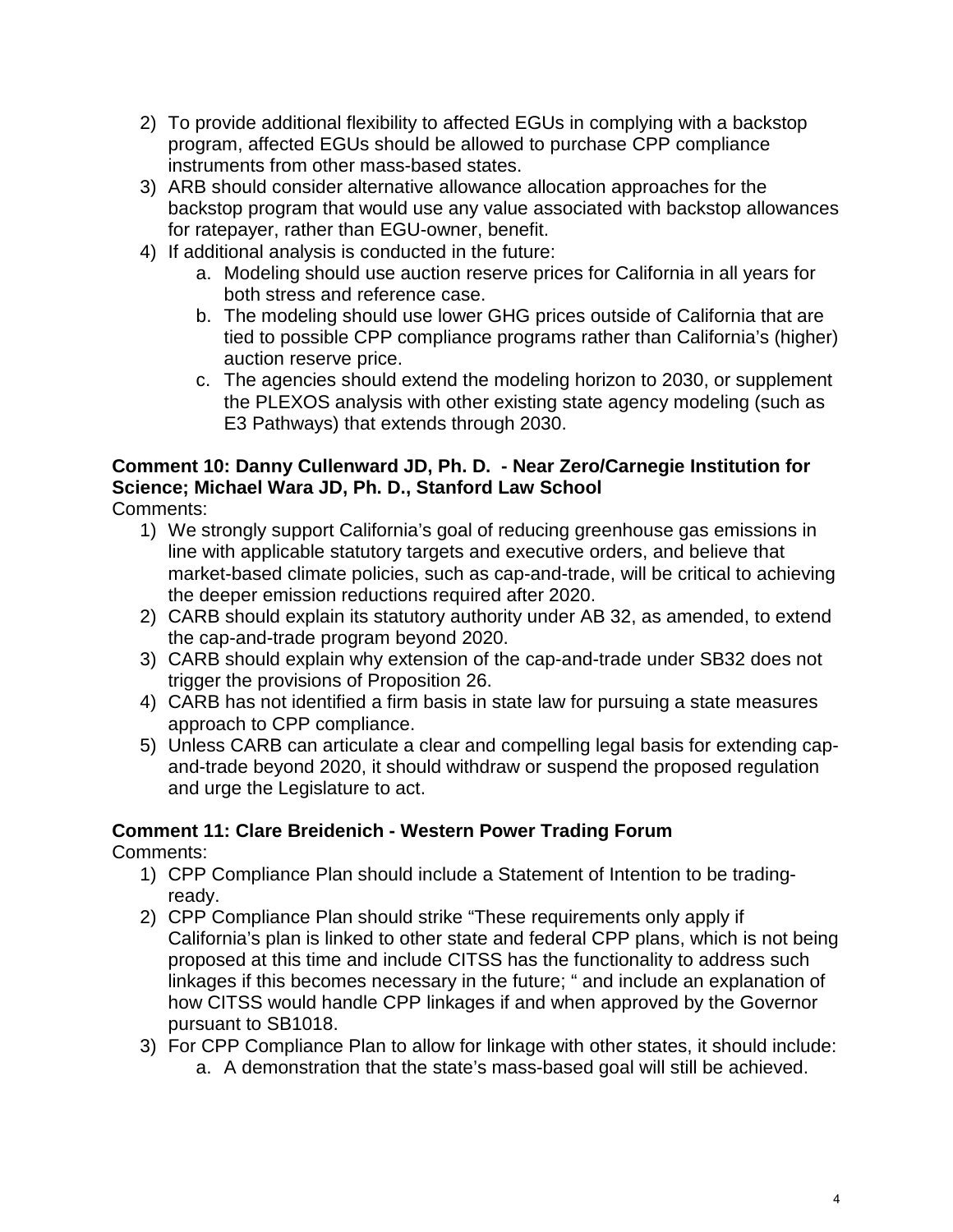- b. A consideration of the net allowance export/import adjustment in state reports to EPA and the backstop trigger.
- c. A modification of the backstop.

# **Comment 12: Elena Saxonhouse, Alejandra Núñez - Sierra Club**

Comments:

- 1) CARB should consider extending the comment deadline to allow time for evaluating experts' preliminary environmental equity assessment of the Cap-and-Trade program.
- 2) The CPP Compliance Plan should explain the full scope of its environmental justice outreach and respond to input it has received from that process.
- 3) ARB should conduct an EJ analysis of the plan or at least incorporate the results of Its Adaptive Management Process under AB32
- 4) The CPP Compliance Plan should maintain the federal enforceability of the Capand-Trade program and Mandatory Reporting regulation with respect to the affected EGUs.
- 5) The CPP Compliance Plan should maintain and strengthen the elements of the backstop requirement that ensure that the State will quickly meet the mandated carbon reduction goals and make up for any shortfall in emission reductions.
- 6) The CPP Compliance Plan should clarify that any trading linkage with other states would be to link California's state-level Cap and Trade program to other similar and equally stringent programs, not to allow for interstate trade of CPP allowances.
- 7) The CPP Compliance Plan should clarify that all legal authority to implement the state measures must be in place in order for the plan submission to EPA to be considered complete.
- 8) The CPP Compliance Plan should clarify how its leakage analysis relates to the CPP's definition of "leakage" and to EPA's options for demonstrating that leakage is not projected to occur.
- 9) ARB should further explain and seek comment on how the CEIP would function in California and consider whether it would be an effective way to encourage clean energy investments in low-income communities and reduce emissions.

#### **Comment 13: Shana Lazerow, Brent Newell, Monica Wilson, Environmental Justice Advocates**

Comments:

- 1) CPP Compliance Plan must eliminate any exemption from compliance with GHG regulation for waste to energy facilities.
- 2) CARB must undertake a new process with truly meaningful participation, one that candidly acknowledges disproportionate impacts and that is able to change the outcome to address those impacts.
- 3) The existing Cap and Trade Program has environmental justice Impacts.
- 4) To comply with the federal public participation requirements, CARB should not adopt the Trading Plan for CPP Compliance Plan proposal and instead engage with California's most impacted communities to develop a program of direct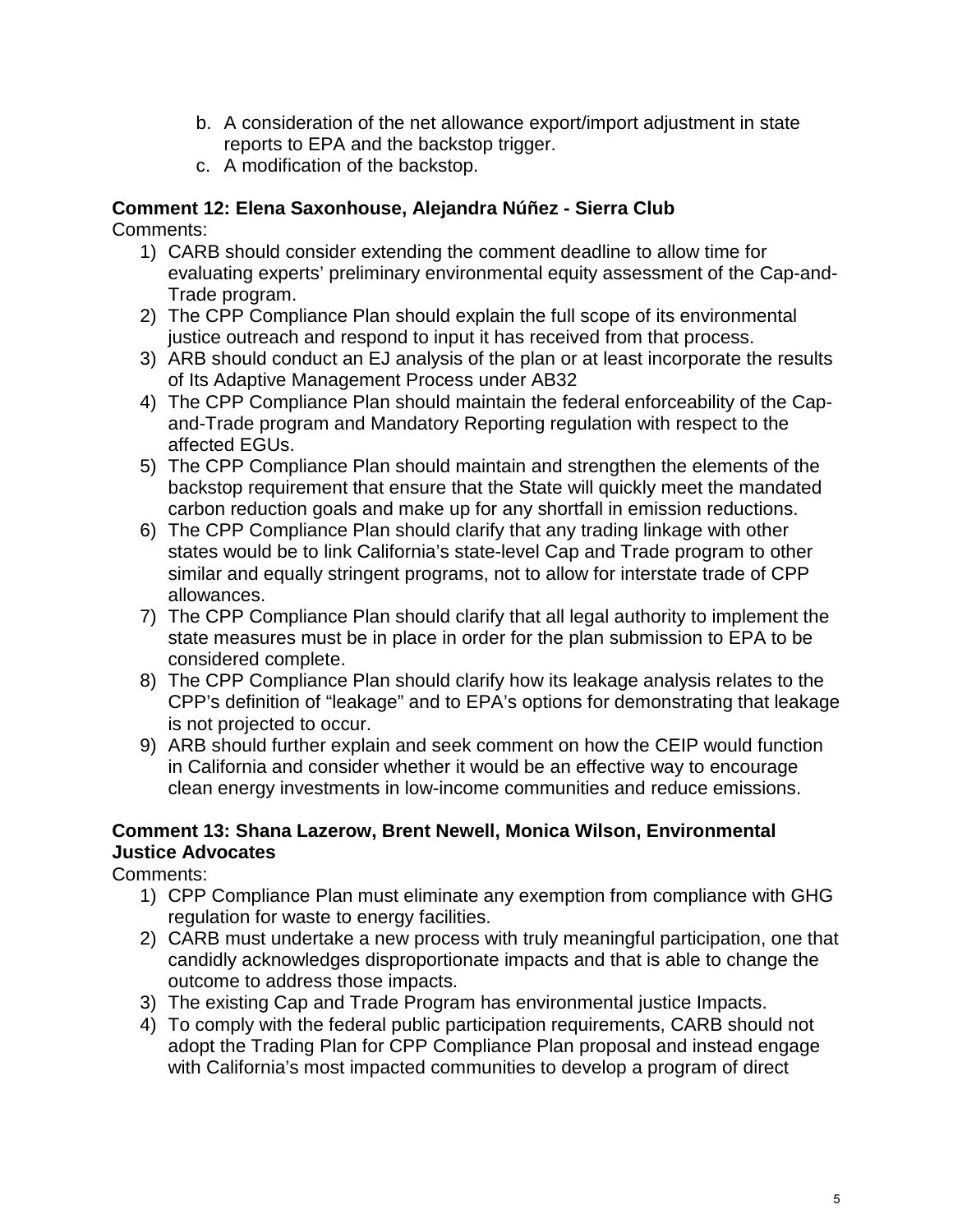emissions reductions that will benefit the health and welfare of California communities.

- 5) CARB has no authority to extend Cap and Trade after 2020, and may not rely on Cap and Trade for compliance with the CPP.
- 6) The DEA fails to meet the most basic CEQA mandates.

#### **Comment 14: Monica Wilson, Global Alliance for Incinerator Alternatives**

Comments: (See Comment 13, as this comment was duplicative)

#### **Comment 15: Dylan Sullivan, Natural Resources Defense Council**

Comments:

- 1) The backstop should apply to both new and existing fossil fueled-fired Plants.
- 2) ARB's backstop target should include EPA's New Source Compliment.
- 3) ARB does not address whether EGU's could purchase out-of-state offsets if the Backstop is triggered. It is recommended that this be added with a provision that the other states plans must include new and existing plants.
- 4) NRDC supports aligning the Cap and Trade program with the CPP.
- 5) NRDC supports a requirement that all EGUs participate in Cap and Trade, not just those above the current emission threshold.